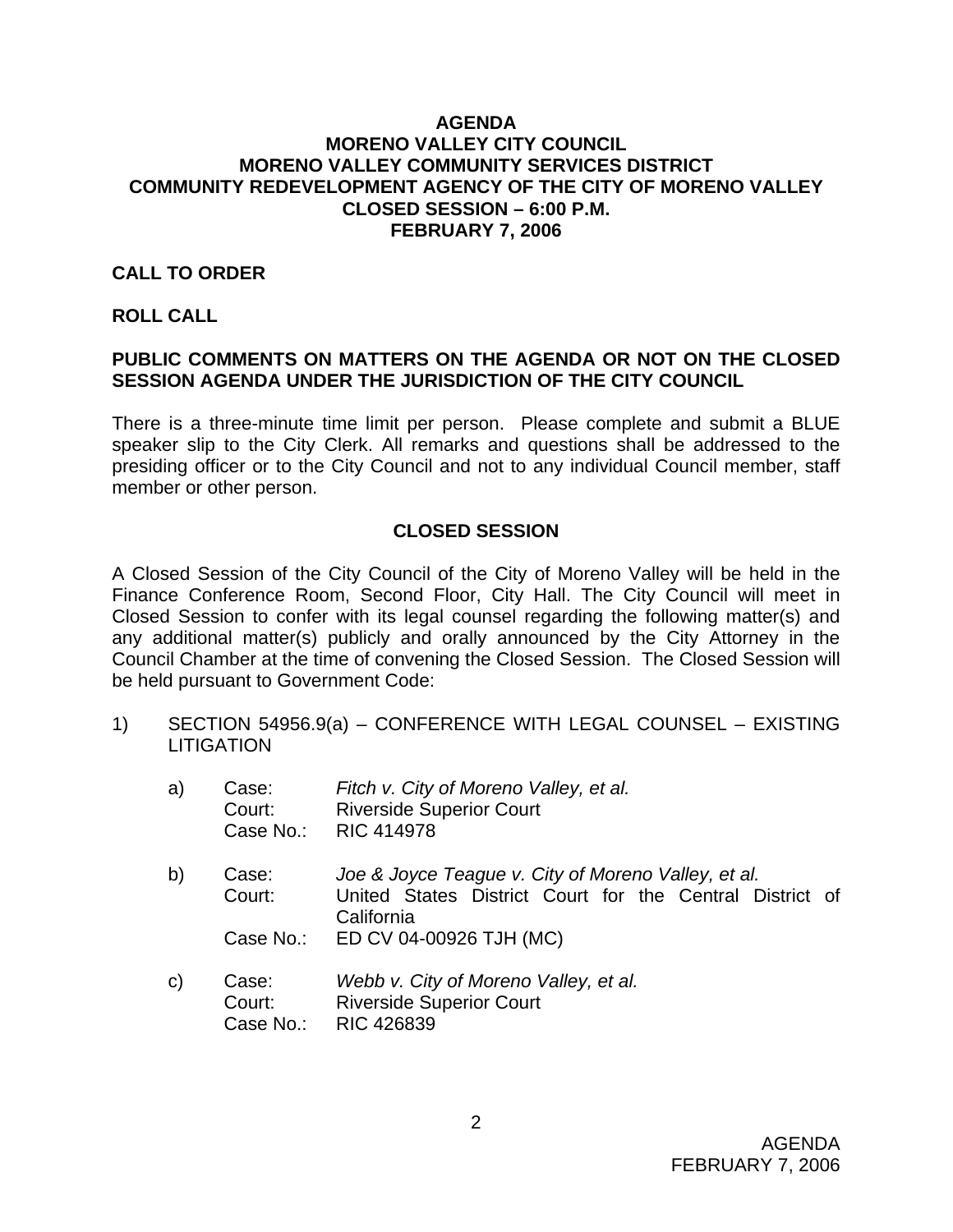- d) Case: *Bond Blacktop v. City of Moreno Valley* Court: Riverside Superior Court Case No. RIC 423517 e) Case: *Rados v. City of Moreno Valley*  Court: Riverside Superior Court Case No.: RIC 425323 f) Case: *Theresa Fontno v. City of Moreno Valley, et al.* Court: Riverside Superior Court Case No. RIC 436322 g) Case: *Mireles & Beeler v. City of Moreno Valley*  Court: Riverside Superior Court Case No.: RIC 433878 h) Case: *Monaco v. City of Moreno Valley, et al.*  Court: Riverside Superior Court Case No.: RIC 428221 i) Case: *Frank Almeida v. City of Moreno Valley*  Court: Riverside Superior Court Case No.: RIC 439717
- j) Case: *Granados v. City of Moreno Valley* Court: United States District Court, Central District of California Case No.: EDCV 05 – 00724 GAF MLG
- k) Case: *Linda Aguilera v. City of Moreno Valley, et al.*  Court: Riverside Superior Court Case No.: RIC 433432
- 2) SECTION 54956.9(b)(1) CONFERENCE WITH LEGAL COUNSEL SIGNIFICANT EXPOSURE TO LITIGATION Number of Cases: 2
- 3) SECTION 54956.9(c) CONFERENCE WITH LEGAL COUNSEL INITIATION OF LITIGATION Number of Cases: 2